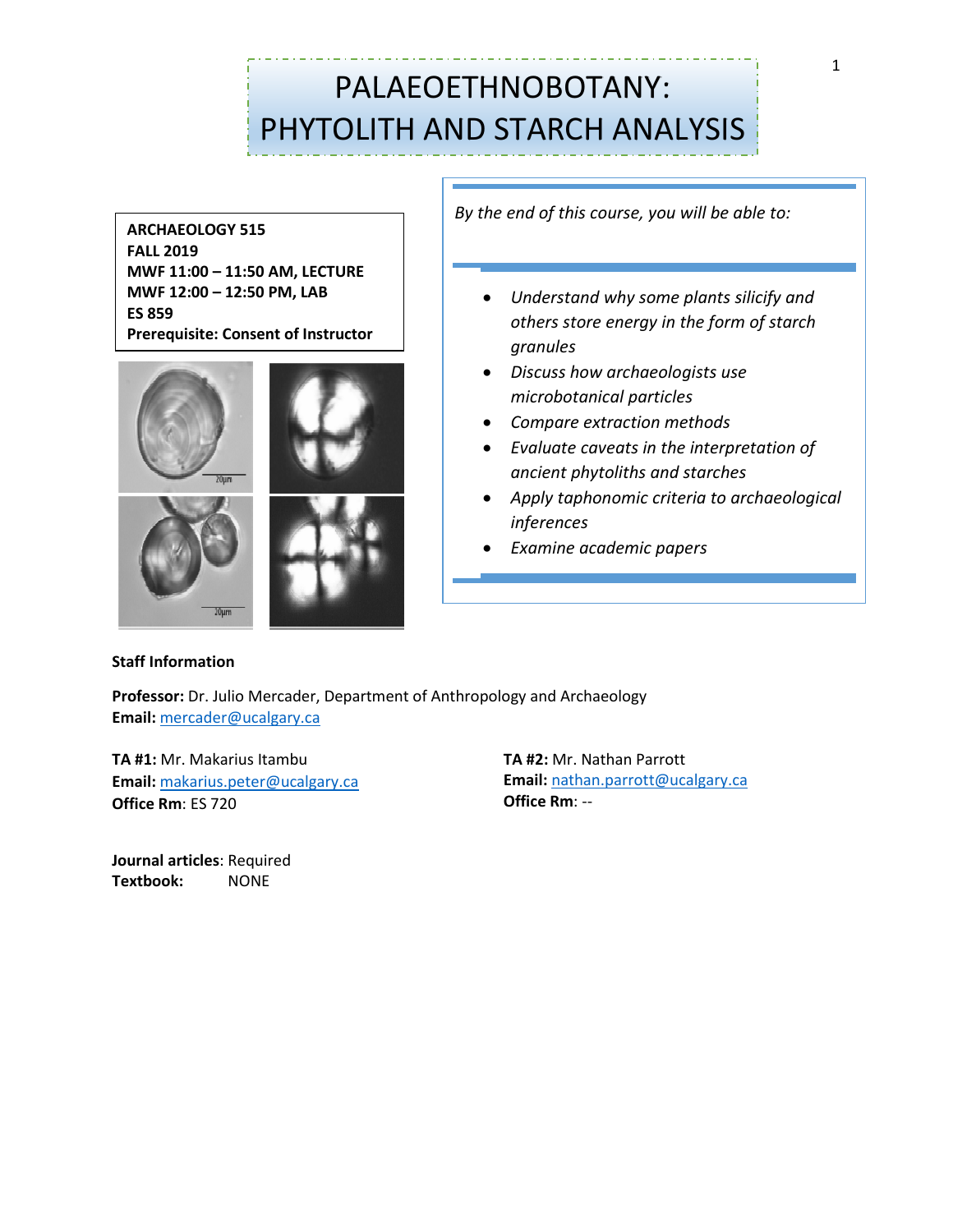#### **Evaluation Tools and Credits**

|                                                  | <b>Date</b> | Percentage (%) |     | Format          |  |  |
|--------------------------------------------------|-------------|----------------|-----|-----------------|--|--|
| Midterm 1                                        | October 4   | 20%            |     | 50 MC Questions |  |  |
| Midterm 2                                        | November 8  | 30%            |     | 50 MC Questions |  |  |
| Midterm 3                                        | December 4  | 10%            |     | 20 MC Questions |  |  |
| In-Class Reading                                 |             | 10%            |     |                 |  |  |
| <b>Leading Discussion</b>                        |             | 10%            | 40% | $-$             |  |  |
| <b>Written Exercises</b>                         |             | 10%            |     | $-$             |  |  |
| Practicum                                        |             | 10%            |     |                 |  |  |
| There is no Final Exam scheduled for this class. |             |                |     |                 |  |  |

Students do not have to pass all components of the class to receive a passing grade in the course.

(For graduate credit, additional laboratory work that includes processing of multiple samples and microscopy will apply.)

#### **Evaluation methods**

**In-class readings:** These are for-credit assignments restricted to the classroom (you miss class = zero credit; but see below 'requesting an accommodation').

**In-class discussion:** These are for-credit assignments assigned to the student and delivered in class (you miss class = zero credit; but see below 'requesting an accommodation').

**In-class exercises:** These are for-credit assignments restricted to the classroom (you miss class = zero credit; but see below 'requesting an accommodation').

**In-Lab Practicum:** These are for-credit assignments restricted to ES 811 and ES 833. They require WHIMS online training<https://www.ucalgary.ca/safety/programs/whmis> (You miss this practicum = zero credit; but see below 'requesting an accommodation').

## **Grading Scale**

99 - 100% = A+  $96 - 98.99\% = A$  $90 - 95.99\% = A$ 83 - 89.99% = B+  $75 - 82.99\% = B$  $67 - 74.99\% = B$ 58 - 66.99% = C+  $50 - 57.99\% = C$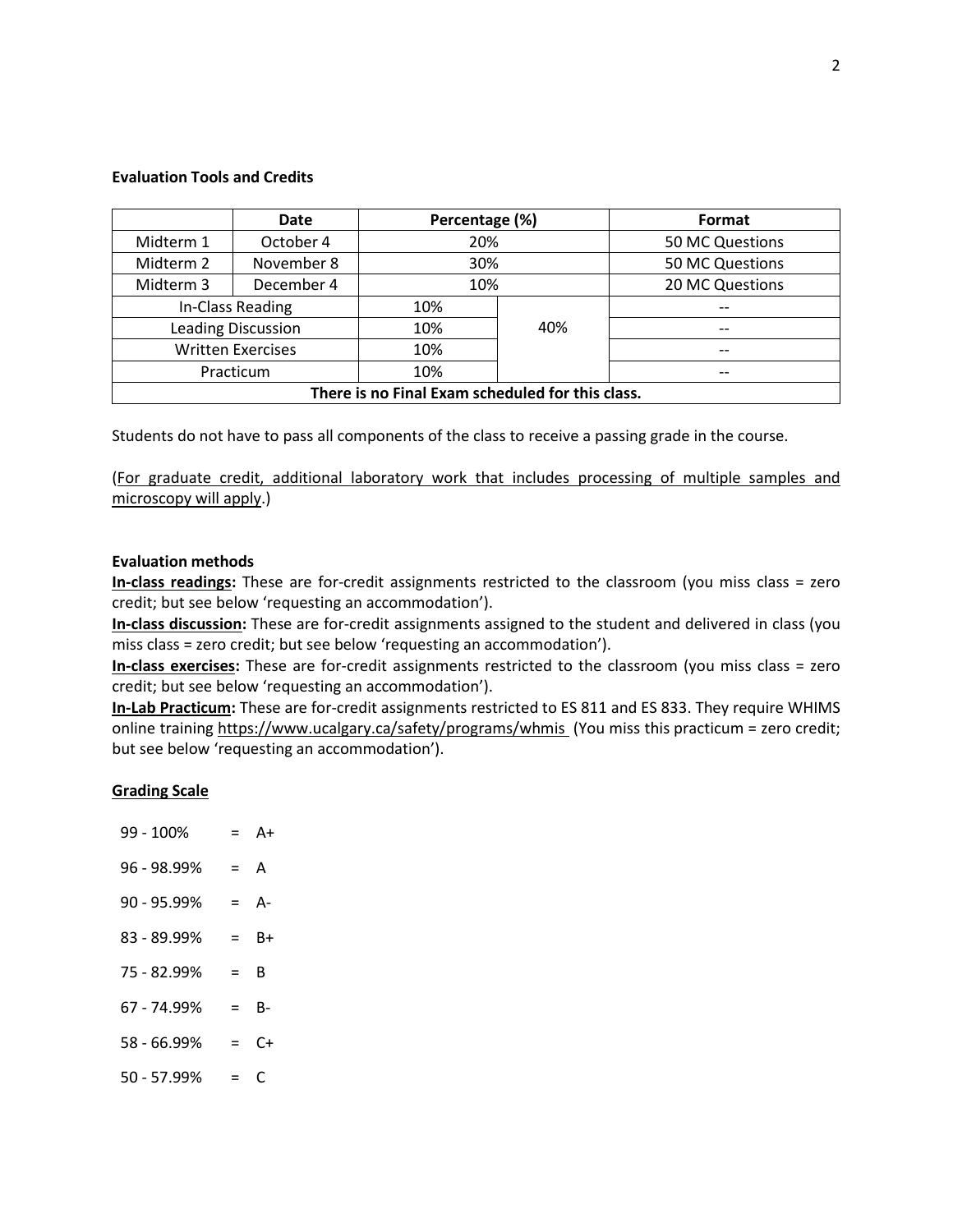45 - 49.99% = C- $40 - 44.99% = D$  $0 - 39.99% = F$ 

#### **GRADE BEGGING WILL NOT BE CONSIDERED**

Missed exams automatically receive a score of zero. Students who are unable to take a scheduled exam must contact the instructor in advance of the scheduled exam if possible to make necessary arrangements for a rewrite. If a make-up exam is necessary, it is to be written within one business week (5 weekdays) from the scheduled date of the missed exam. Exams grades will be posted on D2L as soon as possible. Midterms will not be returned to students, but if you wish to review your exams, please make an appointment with the TA.

#### **Topics**

| Phylogenetic considerations            | Contamination                                          |
|----------------------------------------|--------------------------------------------------------|
| Anatomy                                | Field sampling                                         |
| Silicification                         | Phytolith classification                               |
| Starch biochemistry                    | Starch taxonomy                                        |
| Why plants produce phytoliths          | Vertical mobility of microbotanical proxies in soils   |
| Why plants produce starch granules     | Preservation                                           |
| Present-day Phytolith Influx           | Microbotanical particles in dental calculus            |
| Present-day Starch Influx              | Decontamination protocols for dental calculus research |
| Extraction techniques, phytoliths      | Phytolith analysis in the New World                    |
| Extraction techniques, starch granules | Phytolith analysis in the Old World                    |
| Reference collection, phytoliths       | Starch grain analysis: Case Study New World            |
| Reference collection, starch granules  | Starch: Case Study Old World                           |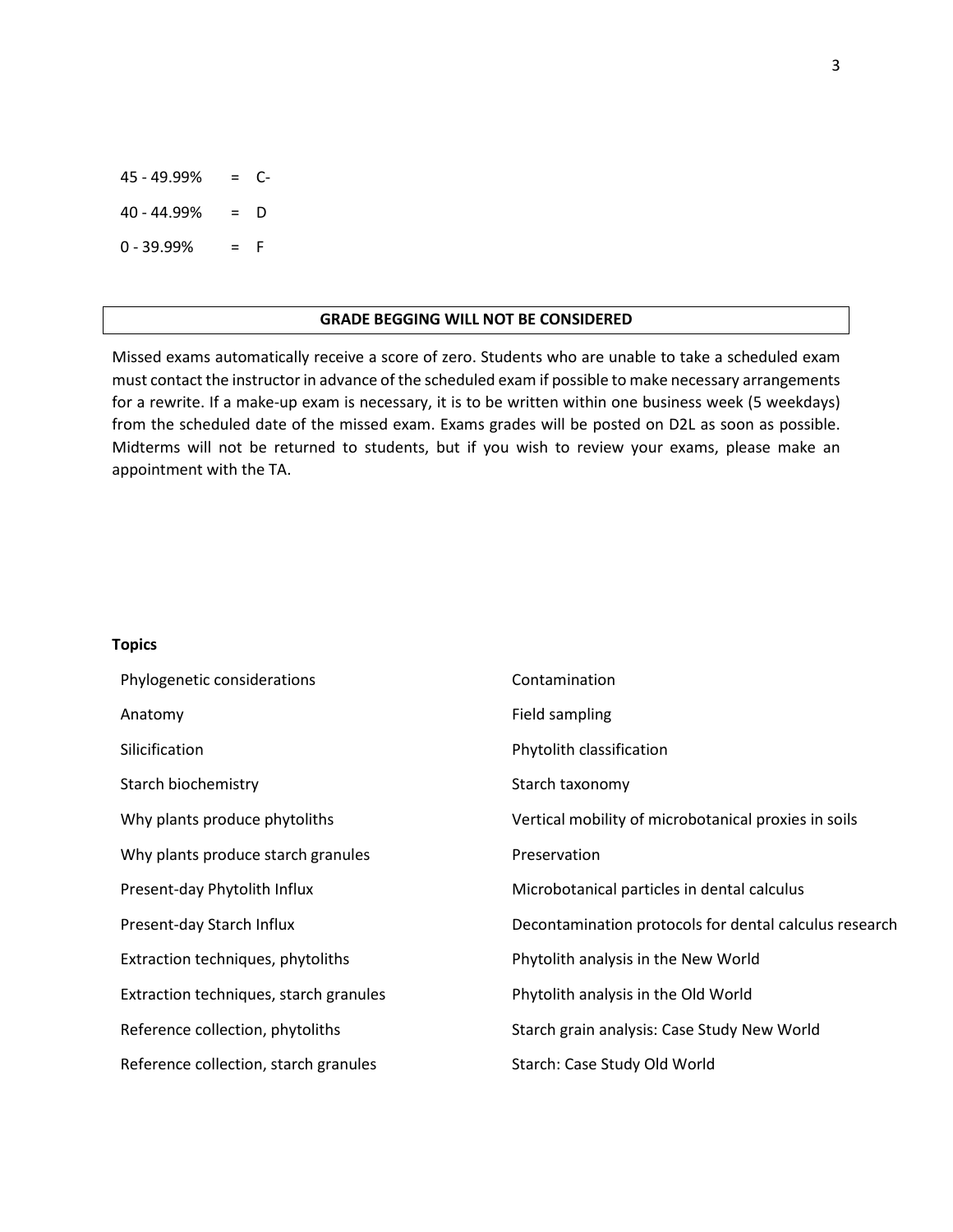# **Additional Content**

## *Writing across the Curriculum*

Writing skills are not exclusive to English courses and, in fact, should cross all disciplines. The University supports the belief that throughout their University careers, students should be taught how to write well, so that when they graduate, their writing abilities will be far above the minimal standards required at entrance. Consistent with this belief, students are expected to do a substantial amount of writing in their University courses and, where appropriate, instructors can and may use writing and the grading thereof as a factor in the evaluation of student work. The services provided by the Writing Centre in the Effective Writing Office can be utilized by all undergraduate and graduate students who feel they require further assistance.

# *Instructor intellectual property*

Lectures, demonstrations, performances, and any other course material provided by an instructor includes copyright protected works under the Copyright Act and all forms of electronic or mechanical recording of lectures, laboratories, tutorials, presentations, performances, electronic (computer) information, the duplication of course material, and to the translation of recordings or transcriptions of any of these materials to another form by electronic or mechanical means by students is not permitted, except.

- As a formal accommodation as assessed by the Student Accessibility Services and only for individual private study and only at the discretion of the instructor.
- With the permission of the instructor, students without a formal accommodation may audio record lectures, provided that the student and instructor sign a release form available from departmental and faculty offices. A copy of the Release form shall be retained by the instructor and by the department in which the course is offered. Any audio recording by students is permitted only for the purposes of private study by the individual student. Students may not distribute, email or otherwise communicate these materials to any other person.
- For any other use, whether by duplication, transcription, publication, sale or transfer of recordings, written approval must be obtained from the instructor for the specific use proposed.
- Any use other than that described above (e.g. distributing, emailing or otherwise communicating these materials to any other person, constitutes academic misconduct and may result in suspension or expulsion.
- Students are encouraged to make notes of classroom discussions, lectures, demonstrations etc.

## *Academic Accommodation Policy*

It is the student's responsibility to request academic accommodations according to the University policies. Students requesting an Accommodation on the basis of Disability are required to register with Student Accommodation Services (SAS) by submitting a Request for Accommodation in accordance with the Procedure for Accommodations for Students with Disabilities [\(https://www.ucalgary.ca/policies/files/policies/procedure-for-accommodations-for-students-with](https://www.ucalgary.ca/policies/files/policies/procedure-for-accommodations-for-students-with-disabilities.pdf)[disabilities.pdf\)](https://www.ucalgary.ca/policies/files/policies/procedure-for-accommodations-for-students-with-disabilities.pdf). SAS will issue a Letter of Accommodation, which must be presented, to either designated contact person within the Department or the appropriate Instructors within 10 days of the beginning of term. Students needing an Accommodation in relation to their coursework or to fulfil requirements for a graduate degree, based on a Protected Ground other than Disability, should communicate this need, preferably in writing, to their Instructor or the Department Head/Dean or to the designated contact person in their Faculty.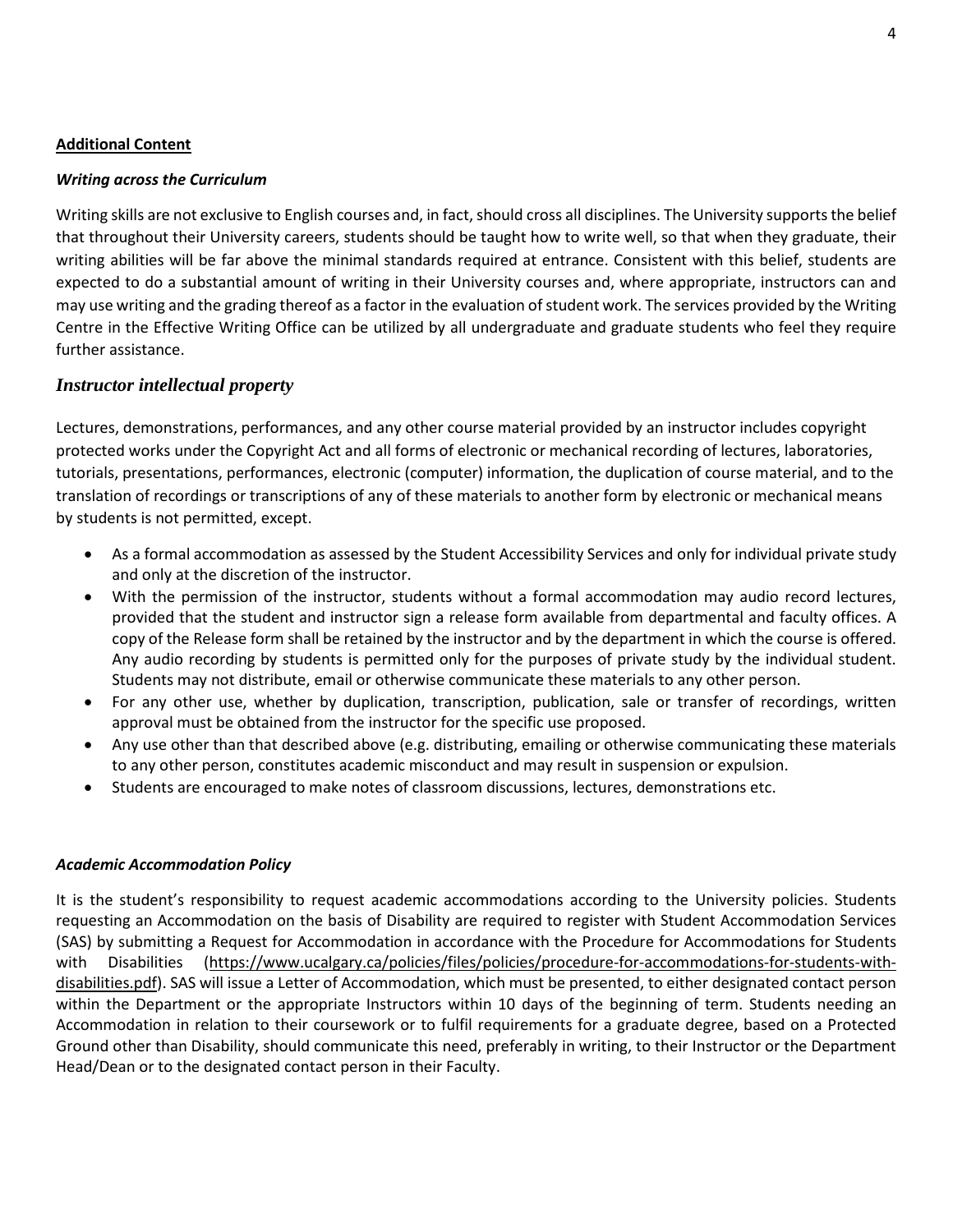# *Academic Accommodations*

It is the student's responsibility to request academic accommodations according to the University policies. Students requesting an Accommodation on the basis of Disability are required to register with Student Accommodation Services (SAS) by submitting a Request for Accommodation in accordance with the Procedure for Accommodations for Students with Disabilities [\(https://www.ucalgary.ca/policies/files/policies/procedure](https://www.ucalgary.ca/policies/files/policies/procedure-for-accommodations-for-students-with-disabilities.pdf)[for-accommodations-for-students-with-disabilities.pdf\)](https://www.ucalgary.ca/policies/files/policies/procedure-for-accommodations-for-students-with-disabilities.pdf). SAS will issue a Letter of Accommodation which must be presented to either designated contact person within the Department or the appropriate Instructors within 10 days of the beginning of term. Students needing an Accommodation in relation to their coursework or to fulfil requirements for a graduate degree, based on a Protected Ground other than Disability, should communicate this need, preferably in writing, to their Instructor or the Department Head/Dean or to the designated contact person in their Faculty.

# *Freedom of Information and Protection of Privacy Act*

The University of Calgary is committed to protecting the privacy of individuals who work and study at the University or who otherwise interact with the University in accordance with the standards set out in the Freedom of Information and Protection of Privacy Act. The Department of Anthropology and Archaeology keeps exams and any term work not picked up for a minimum of one year after which it is destroyed.

Please refer to the following link for detailed information: <http://www.ucalgary.ca/legalservices/foip>

## *Academic Misconduct*

The University expects Students to conduct Academic Activities with integrity and intellectual honesty and to recognize the importance of pursuing and transmitting knowledge ethically. "Academic Misconduct" includes such things as Cheating, Falsification; Plagiarism, Unauthorized Assistance and failure to comply with exam regulations or an Instructor's expectations regarding conduct required of Students completing academic assessments. Academic Misconduct is a serious form of intellectual dishonesty with significant consequences. Students who participate in, or encourage the commission of, Academic Misconduct will be subject to disciplinary action, which could include Probation, Suspension, or Expulsion from the University.

For detailed information on what constitutes academic misconduct, please refer to the following link: <https://www.ucalgary.ca/policies/files/policies/student-academic-misconduct-policy.pdf>

## *Acceptable Use of Material Protected by Copyright*

All students are required to read the University of Calgary policy on Acceptable Use of Material Protected by Copyright ([\(www.ucalgary.ca/policies/files/policies/acceptable-use-of-material-protected-by-copyright.pdf\)](http://www.ucalgary.ca/policies/files/policies/acceptable-use-of-material-protected-by-copyright.pdf) and requirements of the copyright act [\(https://laws-lois.justice.gc.ca/eng/acts/C-42/index.html\)](https://laws-lois.justice.gc.ca/eng/acts/C-42/index.html) to ensure they are aware of the consequences of unauthorized sharing of course materials (including instructor notes, electronic versions of textbooks etc.). Students who use material protected by copyright in violation of this policy may be disciplined under the Non-Academic Misconduct Policy.